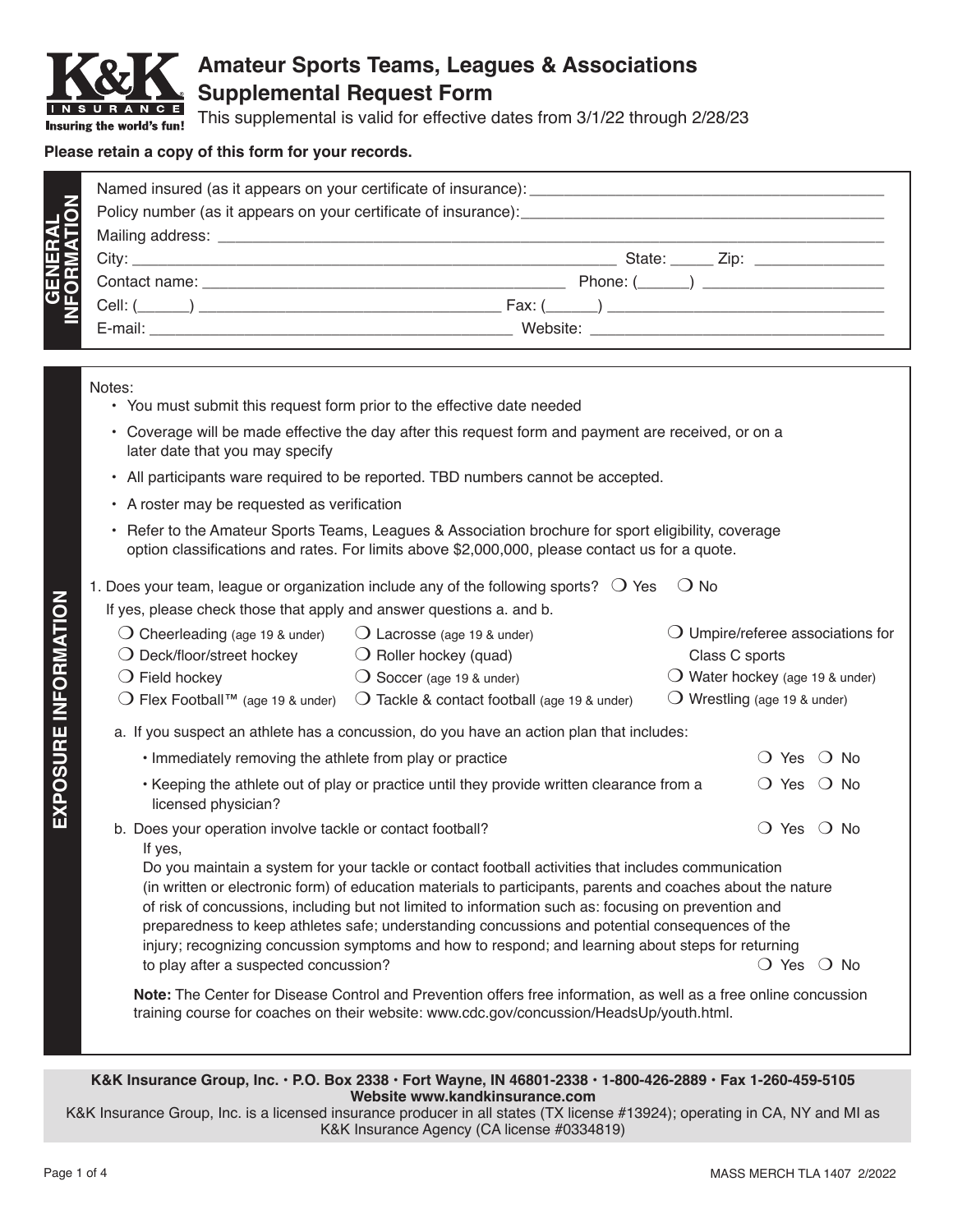## **Program Liability**

Check one:

 $\bigcirc$  Adding additional participants to existing sport and age group

 $\bigcirc$  Adding new sport and/or age group

**NOTE:** Class C Sports have the option to include limited coverage for brain injuries. If you include the coverage, the limit for "brain injury" will be limited to \$1,000,000 for those players in Class C Sports. Brain Injury limit/Aggregate limit: \$ 1,000,000 / \$ 1,000,000 Loss Adjustment Expense limit/Aggregate limit: \$ 1,000,000 / \$ 1,000,000

"Brain injury" means concussion, chronic traumatic encephalopathy or any other injury to the brain and any symptoms, conditions, disorders and diseases, including death, resulting therefrom but only if such injury occurs as a result of specific events occurring during the policy period.

Effective date needed:  $\frac{1}{2}$  /

| <b>Sport</b>                             | <b>Class</b><br>A, B or C | <b>Exclude Brain</b><br><b>Injury Coverage?</b><br>(applies to<br>Class C sports only)       | Age Group of<br>participants    | $#$ of<br>participants | X | Rate                      | $=$ | Premium |
|------------------------------------------|---------------------------|----------------------------------------------------------------------------------------------|---------------------------------|------------------------|---|---------------------------|-----|---------|
|                                          |                           | Yes $\bigcirc$<br>$No$ $O$                                                                   |                                 |                        | X | $\mathfrak{s}$            | $=$ | \$      |
|                                          |                           | No<br>Yes $\bigcirc$                                                                         |                                 |                        | X | \$                        | $=$ | \$      |
|                                          |                           | $No$ $O$<br>Yes $\bigcirc$                                                                   |                                 |                        | X | \$                        | $=$ | \$      |
|                                          |                           | $No$ $O$<br>Yes $\bigcirc$                                                                   |                                 |                        | X | \$                        | $=$ | \$      |
|                                          |                           | $No$ $O$<br>Yes $\bigcirc$                                                                   |                                 |                        | X | \$                        | $=$ | \$      |
|                                          |                           | No<br>Yes $\bigcirc$                                                                         |                                 |                        | X | \$                        | $=$ | \$      |
|                                          |                           | $No$ $O$<br>Yes $\bigcirc$                                                                   |                                 |                        | X | \$                        | $=$ | \$      |
|                                          |                           | $No$ $O$<br>Yes $\bigcirc$                                                                   |                                 |                        | X | \$                        | $=$ | \$      |
|                                          |                           | $No$ $O$<br>Yes $\bigcirc$                                                                   |                                 |                        | X | \$                        | $=$ | \$      |
|                                          |                           | For Umpire and Referee Associations - complete only if you are an Umpire/Referee Association |                                 |                        |   |                           |     |         |
| List the sport<br>you umpire/<br>referee | <b>Class</b><br>A, B or C | <b>Exclude Brain</b><br><b>Injury Coverage?</b><br>(applies to<br>Class C sports only)       | Age group of<br>umpire/referees | # of<br>members        | X | Rate                      | =   | Premium |
|                                          |                           | Yes $\bigcirc$<br>$No$ $O$                                                                   |                                 |                        | X | $\boldsymbol{\mathsf{S}}$ | $=$ | \$      |
|                                          |                           | <b>Program Premium Due:</b> (add all premium lines above to obtain premium due)              |                                 |                        |   |                           |     | \$      |

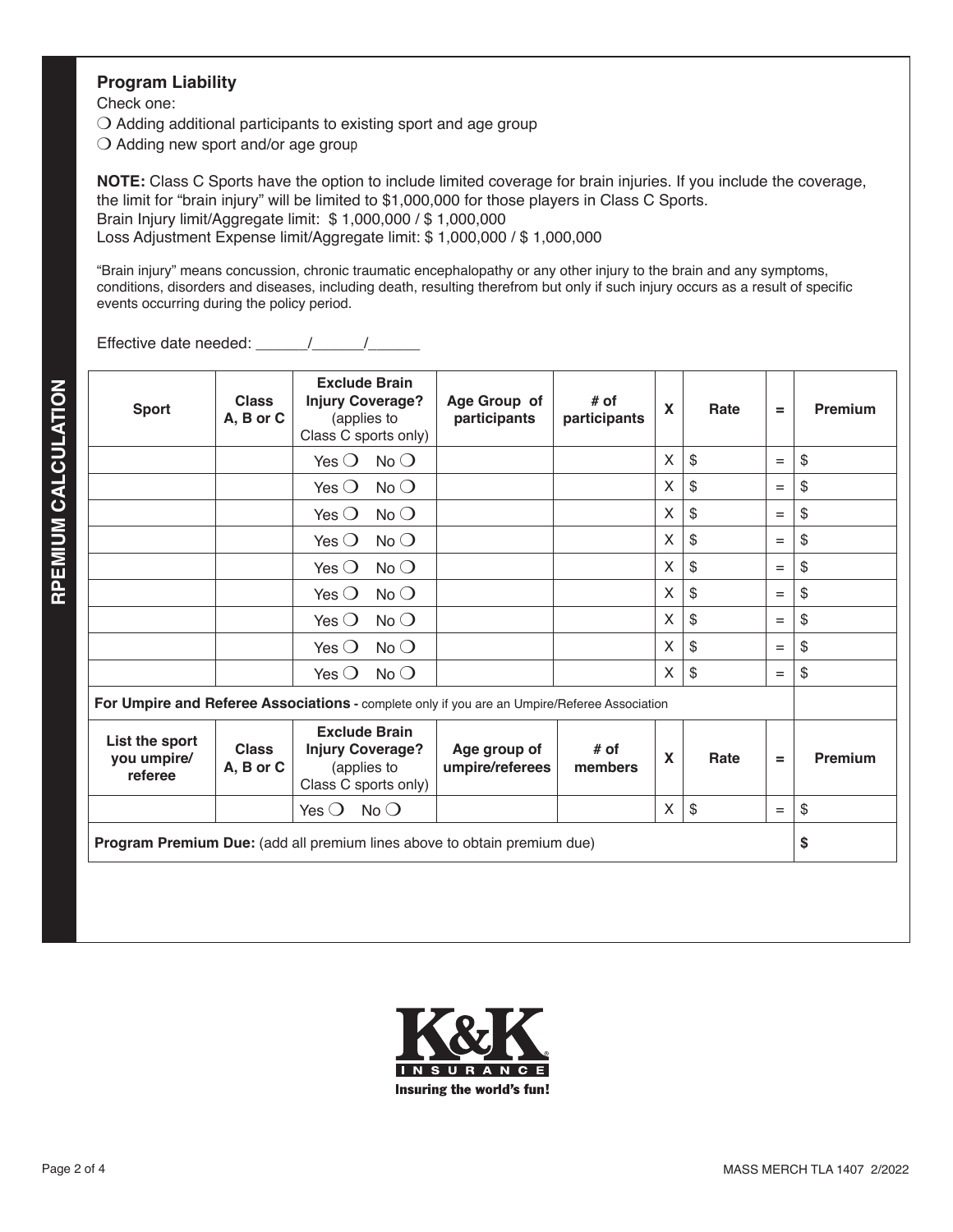|                 | Complete this section if you require additional certificates listing a facility, property owner or similar third-party<br>as an additional insured on your policy. Provide a separate request for each additional certificate needed. |  |  |  |  |  |
|-----------------|---------------------------------------------------------------------------------------------------------------------------------------------------------------------------------------------------------------------------------------|--|--|--|--|--|
|                 | Note: Please request all additional insureds needed for this policy term. Additional insureds from the expiring policy term will<br>not be automatically renewed.                                                                     |  |  |  |  |  |
|                 | <b>CERT REQUEST #1</b>                                                                                                                                                                                                                |  |  |  |  |  |
|                 | 1. When is this certificate needed? : $\frac{1}{\sqrt{1-\frac{1}{2}}}\frac{1}{\sqrt{1-\frac{1}{2}}}}$                                                                                                                                 |  |  |  |  |  |
|                 | 2. This certificate is for: O General Liability Coverage O Hosted Tournament Coverage                                                                                                                                                 |  |  |  |  |  |
|                 | 3. What is the additional insured's relationship to you?                                                                                                                                                                              |  |  |  |  |  |
|                 | O Owner/manager/lessor of premises (facility or venue) O Sponsor $\circ$ Co-promoter O Sports Governing Body                                                                                                                          |  |  |  |  |  |
|                 |                                                                                                                                                                                                                                       |  |  |  |  |  |
|                 | NOTE: The certificate holder will automatically be an Additional Insured for an Owner/manager/lessor, Sponsor or Co-Promoter relationship                                                                                             |  |  |  |  |  |
|                 |                                                                                                                                                                                                                                       |  |  |  |  |  |
|                 |                                                                                                                                                                                                                                       |  |  |  |  |  |
|                 |                                                                                                                                                                                                                                       |  |  |  |  |  |
|                 | 5. Does the certificate holder/additional insured require any special wording or endorsements? $\bigcirc$ Yes $\bigcirc$ No                                                                                                           |  |  |  |  |  |
|                 | If yes, check all that apply: $\bigcirc$ CG2026 $\bigcirc$ Primary $\bigcirc$ Waiver of subrogation                                                                                                                                   |  |  |  |  |  |
|                 | O Other (please explain): example and a set of the set of the set of the set of the set of the set of the set of the set of the set of the set of the set of the set of the set of the set of the set of the set of the set of        |  |  |  |  |  |
|                 | NOTE: If you are not sure, please attach a copy of the insurance requirements/instructions you've received.                                                                                                                           |  |  |  |  |  |
| <b>REQUESTS</b> |                                                                                                                                                                                                                                       |  |  |  |  |  |
|                 |                                                                                                                                                                                                                                       |  |  |  |  |  |
|                 |                                                                                                                                                                                                                                       |  |  |  |  |  |
|                 |                                                                                                                                                                                                                                       |  |  |  |  |  |
| CERTIFICATE     | The most common delay in certificate processing is caused by providing partial or incorrect name and/or<br>instructions. Please check your request carefully before submitting.                                                       |  |  |  |  |  |
|                 |                                                                                                                                                                                                                                       |  |  |  |  |  |
|                 | <b>CERT REQUEST #2</b>                                                                                                                                                                                                                |  |  |  |  |  |
|                 |                                                                                                                                                                                                                                       |  |  |  |  |  |
|                 | 2. This certificate is for: O General Liability Coverage O Hosted Tournament Coverage                                                                                                                                                 |  |  |  |  |  |
|                 | 3. What is the additional insured's relationship to you?                                                                                                                                                                              |  |  |  |  |  |
|                 | O Owner/manager/lessor of premises (facility or venue) O Sponsor O Co-promoter O Sports Governing Body                                                                                                                                |  |  |  |  |  |
|                 |                                                                                                                                                                                                                                       |  |  |  |  |  |
|                 | NOTE: The certificate holder will automatically be an Additional Insured for an Owner/manager/lessor, Sponsor or Co-Promoter relationship                                                                                             |  |  |  |  |  |
|                 |                                                                                                                                                                                                                                       |  |  |  |  |  |
|                 |                                                                                                                                                                                                                                       |  |  |  |  |  |
|                 |                                                                                                                                                                                                                                       |  |  |  |  |  |
|                 | 5. Does the certificate holder/additional insured require any special wording or endorsements? O Yes O No                                                                                                                             |  |  |  |  |  |
|                 | If yes, check all that apply: $\bigcirc$ CG2026 $\bigcirc$ Primary $\bigcirc$ Waiver of subrogation                                                                                                                                   |  |  |  |  |  |
|                 | O Other (please explain): explained a state of the state of the state of the state of the state of the state of the state of the state of the state of the state of the state of the state of the state of the state of the st        |  |  |  |  |  |
|                 | NOTE: If you are not sure, please attach a copy of the insurance requirements/instructions you've received.                                                                                                                           |  |  |  |  |  |
|                 |                                                                                                                                                                                                                                       |  |  |  |  |  |
|                 |                                                                                                                                                                                                                                       |  |  |  |  |  |
|                 |                                                                                                                                                                                                                                       |  |  |  |  |  |
|                 |                                                                                                                                                                                                                                       |  |  |  |  |  |
|                 | The most common delay in certificate processing is caused by providing partial or incorrect name and/or<br>instructions. Please check your request carefully before submitting.                                                       |  |  |  |  |  |
| Page 3 of 4     | MASS MERCH TLA 1407 2/2022<br>Copyright © 2022 K&K Insurance Group, Inc. All Rights Reserved.                                                                                                                                         |  |  |  |  |  |